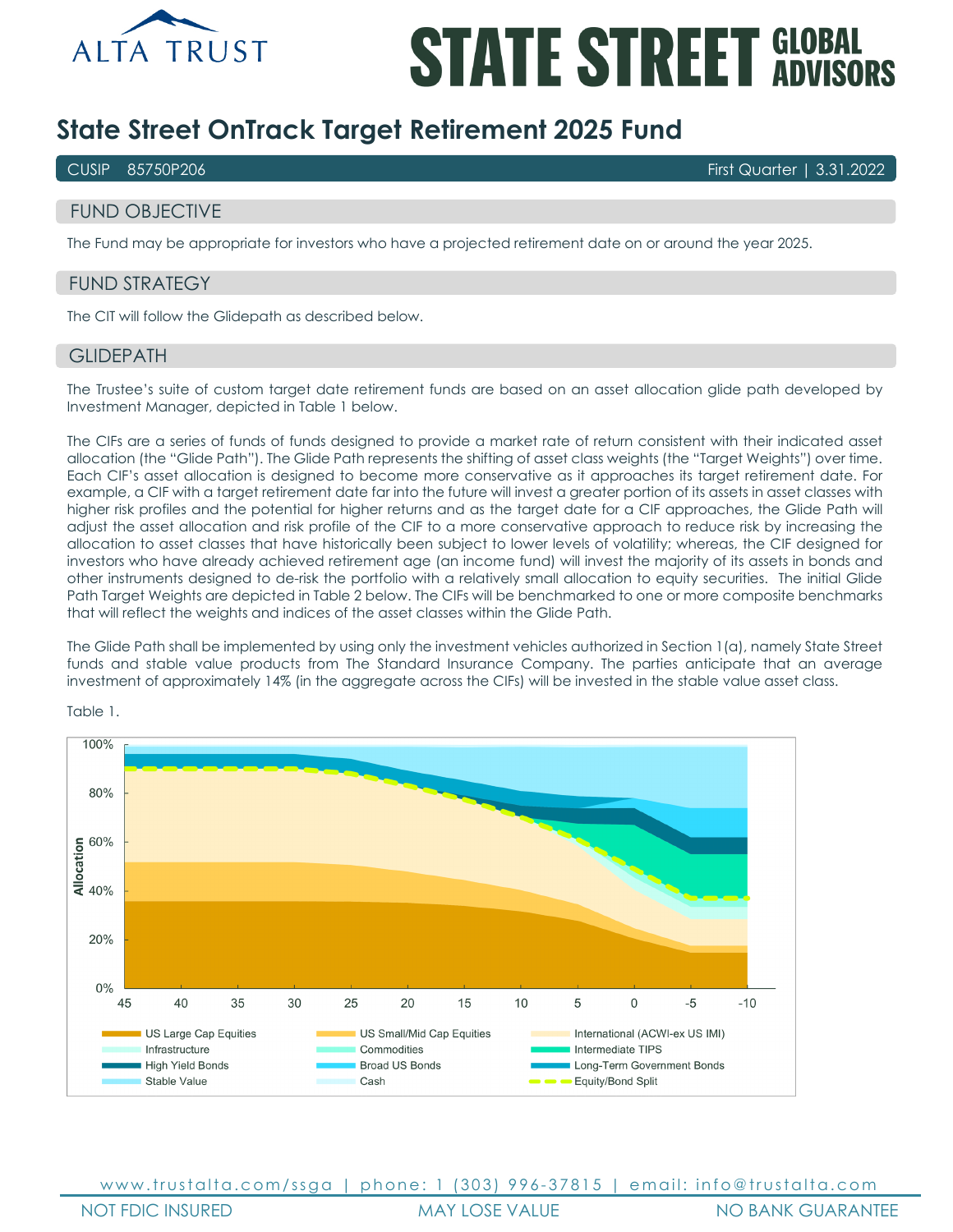## State Street OnTrack Target Retirement 2025 Fund First Quarter | 3.31.2022

## FUND PERFORMANCE NUMBERS

| <b>Fund</b>                                          | Year To<br>Date | Month    | Month      | Year | Year | Year | Year | <b>Since</b><br>Inception |
|------------------------------------------------------|-----------------|----------|------------|------|------|------|------|---------------------------|
| State Street OnTrack Target<br>Retirement 2025 Fund* | $(3.97\%)$      | $0.41\%$ | $(3.97\%)$ | n/a  | n/a  | n/a  | n/a  | (3.20%)                   |
| <b>S&amp;P 500 TR USD</b>                            | (4.60%)         | 3.71%    | (4.60%)    | n/a  | n/a  | n/a  | n/a  | .64%                      |

\*Performance is shown net-of-fees

## STRATEGY PERFORMANCE

| Fund                      | Month | Month      | Year  | Year     | Total <sup>1</sup> |
|---------------------------|-------|------------|-------|----------|--------------------|
| TDF 2025 Strategy         | J.98% | $3.03\%$   | 5.38% | $0.09\%$ | 8.46%              |
| <b>S&amp;P 500 TR USD</b> | 3.71% | $(4.60\%)$ | 5.65% | 8.92%    | $6.49\%$           |

1Performance since April 1, 2018

The back-tested performance results reflect hypothetical, back-tested results, that were achieved by means of the retroactive application of a back-tested portfolio and, as such, the corresponding results have inherent limitations, including: (1) results do not reflect actual trading using investor assets; (2) certain portfolio aspects may have been designed with the benefit of hindsight; (3) back-tested performance may not reflect the impact of any material market or economic factors; and, (4) Investors may have experienced investment results during the corresponding time periods that were materially different from those portrayed in the hypothetical portfolio. The performance shown is net of a 29 bps blended fee. The hypothetical back-tested period ranges from April 1, 2018 through April 30, 2021and the results have been independently verified.

## PERFORMANCE CHART

## PORTFOLIO SECTORS



www.trustalta.com/ssga | phone: 1 (866) 516-4015 | email: info@trustalta.com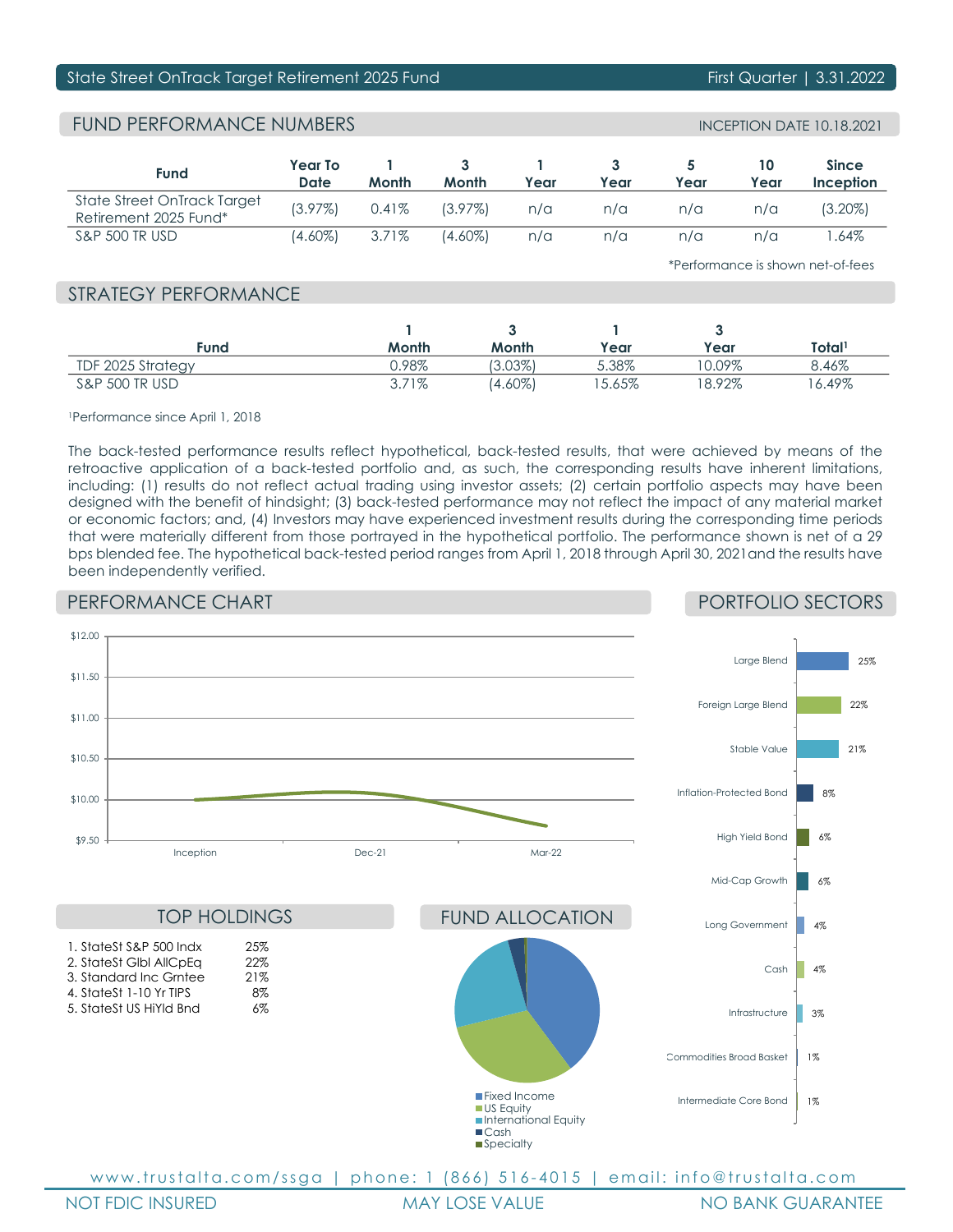## DISCI OSURES

Alta Trust is a South Dakota chartered trust company that acts as the trustee of this CIT. Collective investment trusts are bank maintained and not registered with the Securities and Exchange Commission. The Declaration of Trust for the CIT describes the procedures for admission to and withdrawal from the CIT. The Declaration of Trust and the Fund's Employee Benefit Summary should be read in conjunction with this fact sheet and is hereby incorporated by reference. A copy of these documents may be obtained by contacting Alta Trust at info@trustalta.com.

Before investing in any collective investment trust, please consider the trust's investment objective, strategies, risks, and expenses. Be sure to consult with your financial, legal and professional tax advisors prior to investment in any collective investment trust. Performance is expressed in USD. Past performance does not guarantee future results. The performance data quoted represents past performance and current returns may be lower or higher. All investments involve risk, including potential loss of principal. There is no guarantee that the CIT will achieve its objective.

Fund Restriction/Limitations: This CIT may only accept assets of defined contribution plans that are part of a pension, profit sharing, stock bonus or other employee benefit plan of an employer for the exclusive benefit of employees or their beneficiaries and is (i) exempt from federal income taxes under Section 501 (a) of the code, by reason of qualifying under Section 401(a) or 414(d) of the code or (ii) is part of an eligible deferred compensation plan maintained by a state or local governmental unit under Section 457(b) of the Code ("Section 457 Plan"), which is either exempt from or not subject to income taxation.

#### Back-Test Performance Methodology

To generate the back-tested returns, State Street Global Advisors used the proposed glidepath asset allocation weights and roll-down schedule to blend the below index returns beginning on 04/30/2018. The start date was chosen to align with the start of the available return series. The back-tested returns shown herein do not represent actual performance or the performance of any State Street Global Advisors Fund.

Index Return Series Utilized:

Equity Exposures S&P 500® Index, Russell Small Cap Completeness® Index, MSCI® AC World® ex-US IMI Index

Alternative Exposures S&P® Global Infrastructure Index, Bloomberg Roll Select Commodity IndexSM

Fixed Income Exposures

Bloomberg Barclays U.S. High Yield Very Liquid Index, Bloomberg Barclays U.S. Aggregate Bond Index, Bloomberg Barclays U.S. Long Government Bond Index, Standard Stable Asset Fund

References to specific company stocks should not be construed as recommendations or investment advice. The statements and opinions are subject to change at any time, based on market and other conditions Zeros represent time periods when the target date fund has no allocation to the underlying Fund.

Source: SSGA Investment Solutions Group, FactSet, Standard Insurance Company. Back-tested performance is not indicative of past or future performance of any SSGA offering. All data shown above does not represent the results of actual trading, and in fact, actual results could differ substantially. Returns do not represent those of a specific index, composite, or strategy, but were achieved by mathematically combining the funds at various weights throughout the proposed glidepaths. Index returns cited above do not reflect management fees, transaction costs, and other fees and expenses a client would have to pay, which reduce returns. For example, if an annualized gross return of 10% was achieved over a 5-year period and a management fee of 1% per year was charged and deducted annually, then the resulting return would be reduced from 61% to 54%. Performance is calculated in USD. The blended expense ratio as of 12/31/2021 is 29 bps.

Diversification does not ensure a profit or guarantee against loss. Assumptions and forecasts used by State Street Global Advisors in developing the target date funds asset allocation glidepath may not be in line with future capital market returns and participant savings activities, which could result in losses near, at or after the target date year or could result in the target date fund not providing adequate income at and through retirement. Ages and expected dates of retirement are approximate and may not accurately reflect the age or retirement date of each participant at each stage of the product. Participants are responsible for selecting their own target retirement date.

www.trustalta.com/ssga | phone: 1 (866) 516-4015 | email: info@trustalta.com